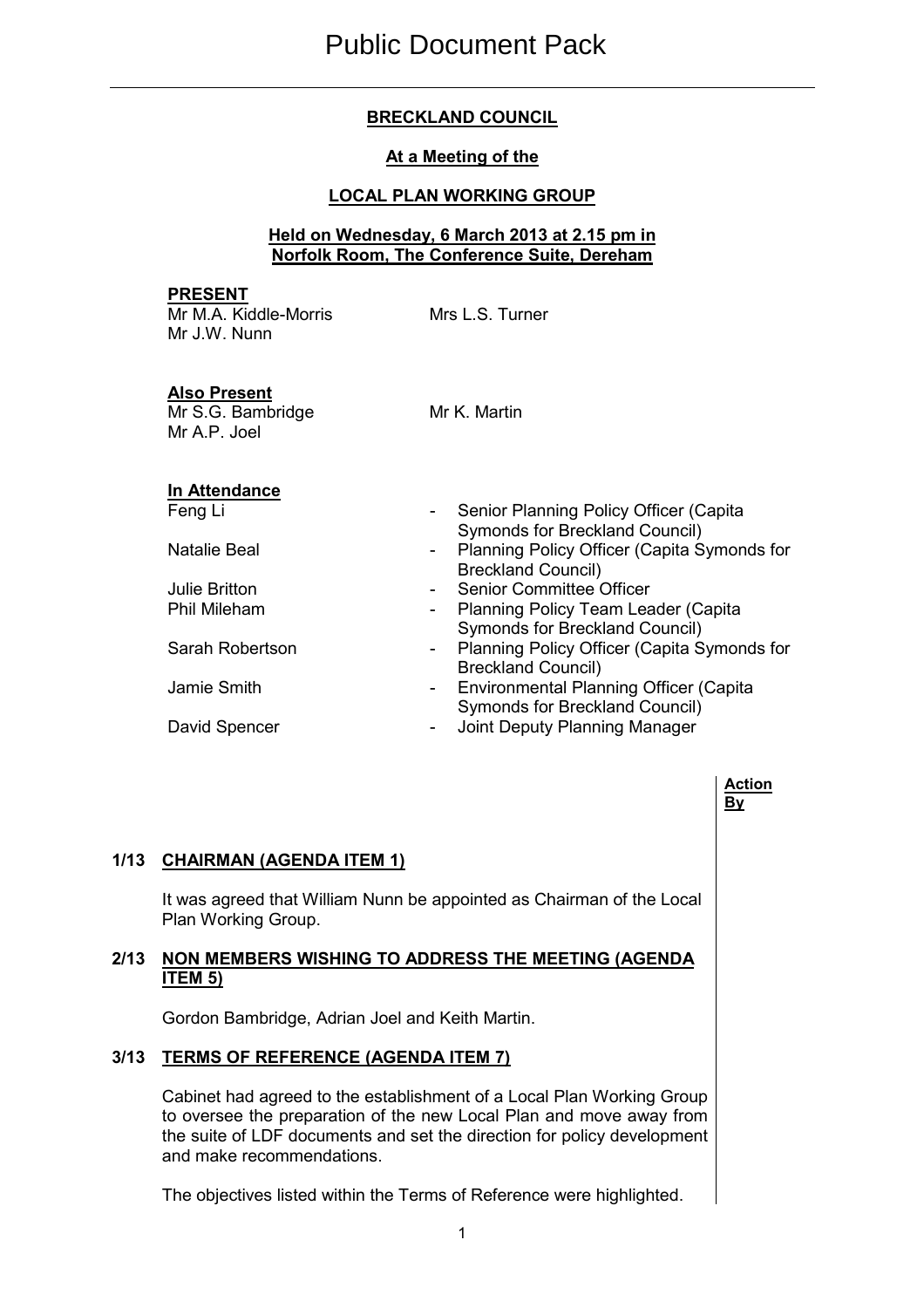The Deputy Planning Manager explained that these Working Group meetings would be reasonably informal and there would be opportunities for external bodies to address the Group accordingly.

A Member commended the Terms of Reference to the Group.

Mr Bambridge had been asked by his Parish of Foxley how they could feed into this process. The Deputy Planning Manager advised that the Statement of Community Involvement under agenda item 10 set out how parishes could get involved. All parishes would have the opportunity to attend meetings in due course in the same way as they did before. A Member stated that he did not see any difference in this process as to what happened previously in the LDF particularly as the Group moved towards the site specifics. The Working Group allowed another level of scrutiny and community involvement was very key to what was considered sustainable particularly in villages.

Mr Joel agreed that the LDF process had worked well.

Members were reminded that the recommendations for this Working Group would be reported through to the Overview & Scrutiny Commission and Cabinet so there would be further opportunities for participation. The Chairman advised that there would be meetings held in the communities and it was agreed that additional wording would be added to the Group's objectives under objective 8:- To shape the Statement of Community Involvement, agreeing it for progression to the Executive or for public consultation *ensuring communities are involved in this process.* 

**RESOLVED** that the Terms of Reference for the Local Plan Working Group be approved subject to the additional wording being added to objective no. 8 as mentioned above.

### **4/13 LOCAL PLAN REVIEW PROCESS REPORT (AGENDA ITEM 8)**

 The Planning Policy Team Leader provided Members with a brief résumé of the key processes and key activities of preparing a Local Plan (see section 1.3 of the report).

The first stage in the process that the Council would need to develop was to agree a revised Local Development Scheme (LDS). The LDS sets out the timetable and project plan by which the Local Plan and any other Development Plan documents would be prepared against. Local Planning Authorities were still required under Section 15 of the Planning and Compulsory Purchase Act 2004 to prepare such a Scheme although these no longer have to be submitted and agreed by the Secretary of State.

The second key task was to adopt an updated Statement of Community Involvement (see section 1.8 of the report). A presentation would be provided by the Planning Policy Officer under agenda item 10.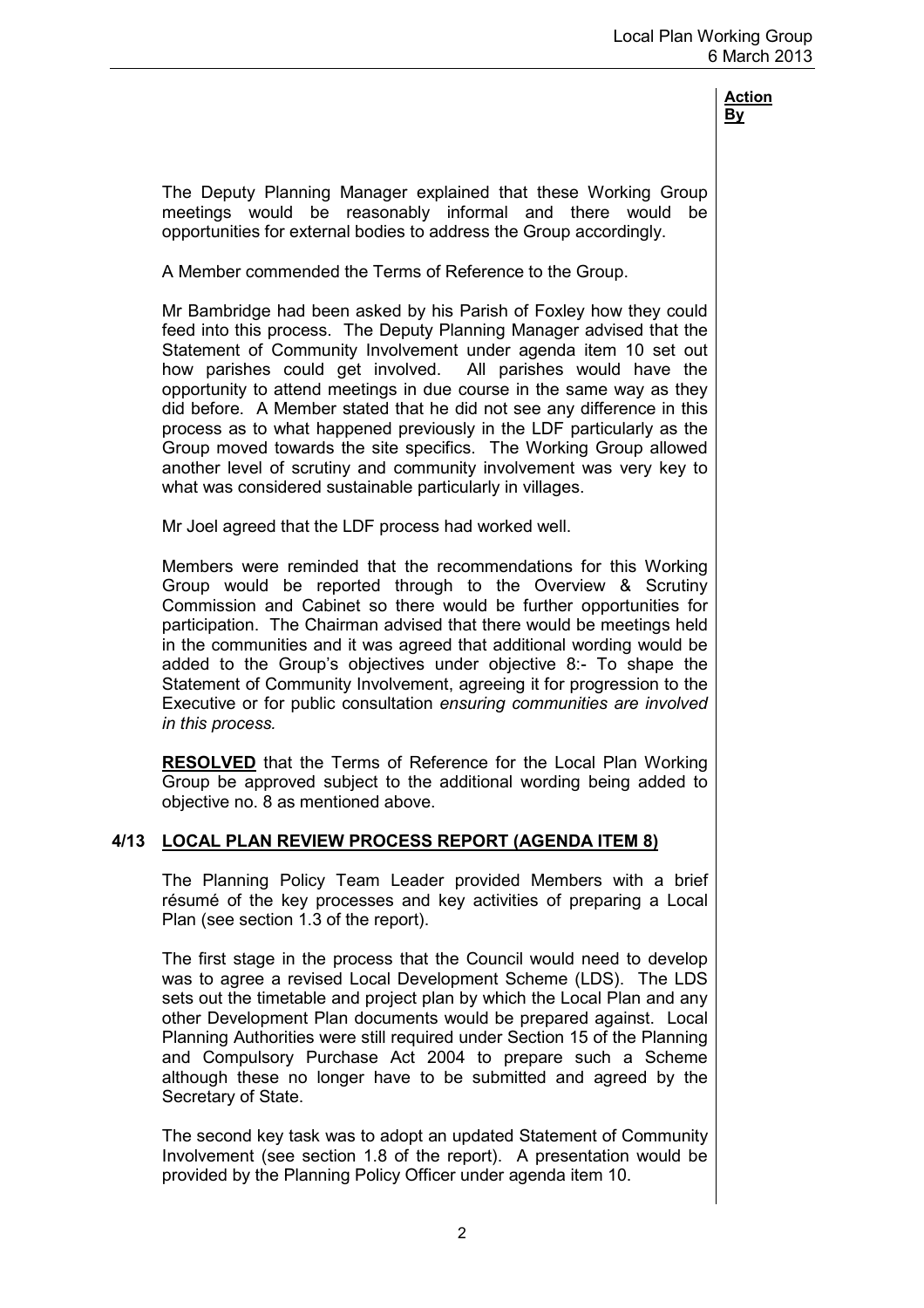Members' attention was then drawn to section 1.9 of the report that highlighted all the documents that sat alongside the preparation of a Local Plan.

It was explained that the Local Plan would still be subject to a Sustainability Appraisal which would demonstrate how the Council's policies performed against a range of economic, social and environmental objectives. Mr Bambridge mentioned the word 'sustainability'. He felt that the definition of this particular word should be clearly defined as many people preferred to live in very rural areas and already classed their hamlet as sustainable.

The Planning Policy Team Leader reported that the new regulations gave more freedom through the key stages of consultation and he highlighted section 1.11 of the report. As per to the report to Cabinet in January, it was explained that there were options to include a more detailed section for the town of Attleborough. It was further explained that there were also a range of different ways that consultation could be carried out on sites and gave examples which could include undertaking consultation in 'bite-size' areas of the district.

Further stages of the development of the new Local Plan were explained which included the need for new/updated evidence, housing, economy and growth and job targets. Paragraph 173 of the National Planning Policy Framework required local authorities to ensure that Local Plans were deliverable and viable; this was a new process that would allow more detailed choices later on in the process. The Natural Environment had been quite a major topic during the LDF process – Breckland Council had commissioned further evidence on Stone Curlews and this area of work would hopefully inform refines policies within the new Local Plan.

The Localism Act's Duty to Cooperate section of the report was highlighted to Members. This was new and had been designed for each local authority to consider the impact of its Local Plan on neighbouring authorities, for example, the impact of transport and green infrastructure. Breckland Council was looking to take the lead on these strategic discussions as it was the first authority in Norfolk to commence the preparation of a new single Local Plan.

The Planning Policy Team Leader stated that various topics would be brought to the Local Plan Working Group as it moved forward plus items of evidence that would shape various topic areas of the Local Plan.

A Member felt that it would be a relief to be able to look at housing numbers without interference from the Government. He also agreed with the Member's point about sustainability in villages and felt that this was a matter that should be looked at.

Mr Bambridge mentioned the bus services in the District which he felt that this Group should get involved in. He further felt that parishioners needed to have more involvement when gathering information on housing needs as their needs would be different even though the rules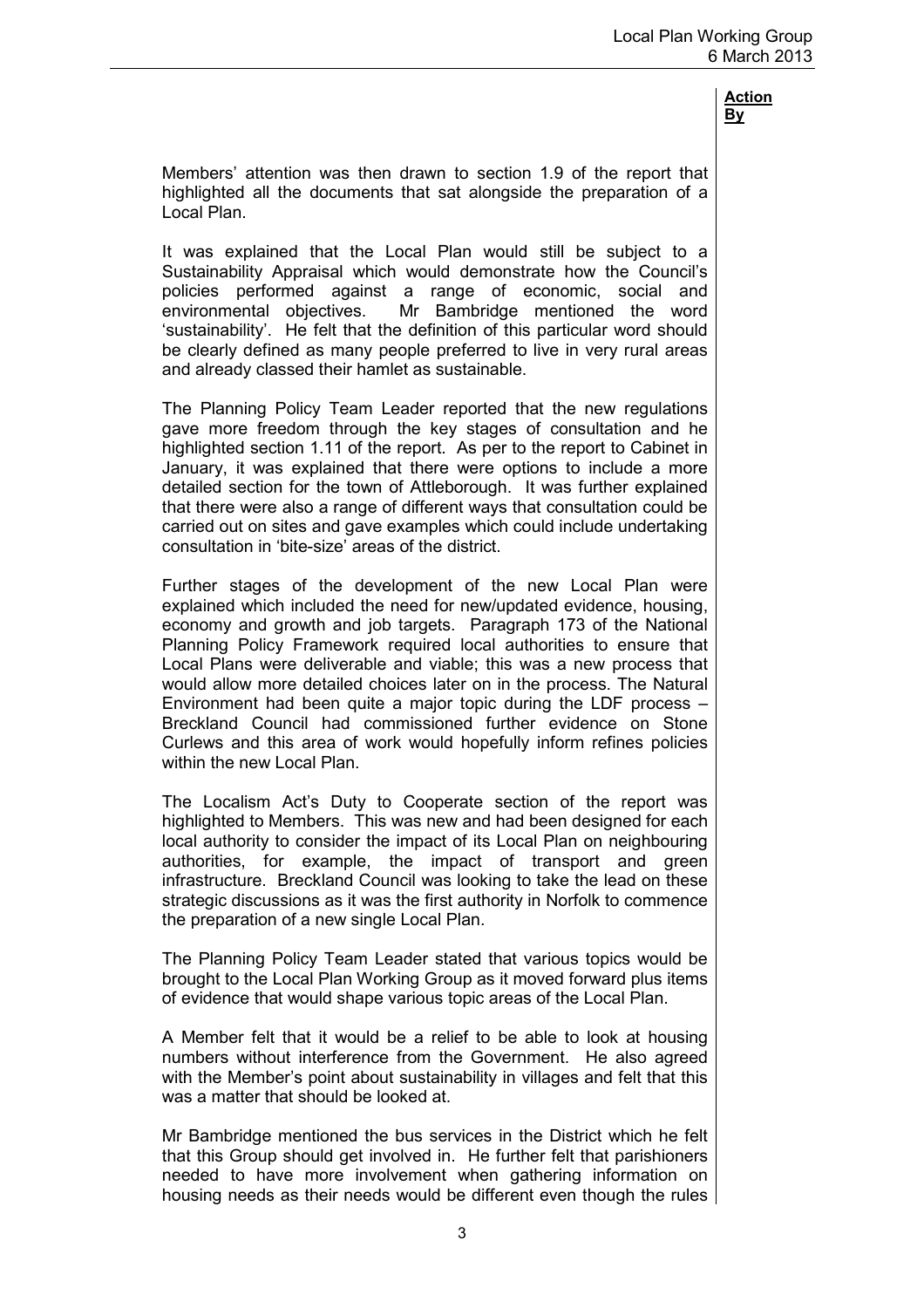were the same. Members were informed that the Strategic Housing Market Assessment was currently being updated to determine what types of housing needed to be built moving forward. In response to the above concern in relation to bus services, a Member highlighted the Norfolk Community Transport Day that had recently been held and that she had attended which had been about joined up thinking processes and long term projects on such matters. Mr Joel asked how Breckland Council was going to calculate its housing numbers. Members were informed that this would involve a multi agency approach and all authorities would have to work together. Inward migration and housing numbers were discussed. The Group was informed that there would be a range of policy choices on these matters but the Government still expected local authorities to plan to meet their full objectively assessed housing needs. Mr Bambridge thought it would make sense to match housing growth to the economy of the area.

The report was otherwise noted.

### **5/13 DRAFT LOCAL DEVELOPMENT SCHEME - FIFTH REVISION (AGENDA ITEM 9)**

 The purpose of the report was to enable Members to consider the fifth iteration of the Local Development Scheme (LDS). This latest version had been significantly revised due to the changes in Local Plan Regulations and to reflect the Council's recent commitment to move to the preparation of a single Local Plan Development Plan Document.

The changes to the Act were highlighted and Members' attention was drawn to the full document at Appendix A of the report. Attention was also drawn to the proposed Local Plan timetable which indicated that between May 2014 and June 2015, there would be an opportunity for a further consultation to cover potential sites for allocation as had been carried out through the former LDF process. Details of the LDS were explained including the new risk under the Duty to Cooperate. The Council would need to ensure that policy decisions that could have multi-area effects were subject to ongoing engagement to meet this requirement. A number of local authorities were already falling foul of this process.

The options were explained.

A Member felt that some people would be concerned by the timescales and he hoped that this document would be flexible and the timetable shortened if required. Members were reminded of the LDF timescales (over 5 years) and highlighted the fact that the Local Plan process would be quicker even though there was quite a volume of work to be undertaken through this current administration but it was a realistic and pragmatic timetable for the amount of work that had to be covered.

Mr Joel mentioned the right that people had to submit land by 8 April 2013. The Planning Policy Team Leader advised that there had been strong interest with a number of new sites put forward and the Planning Policy Team had written to those on the previous LDF data base to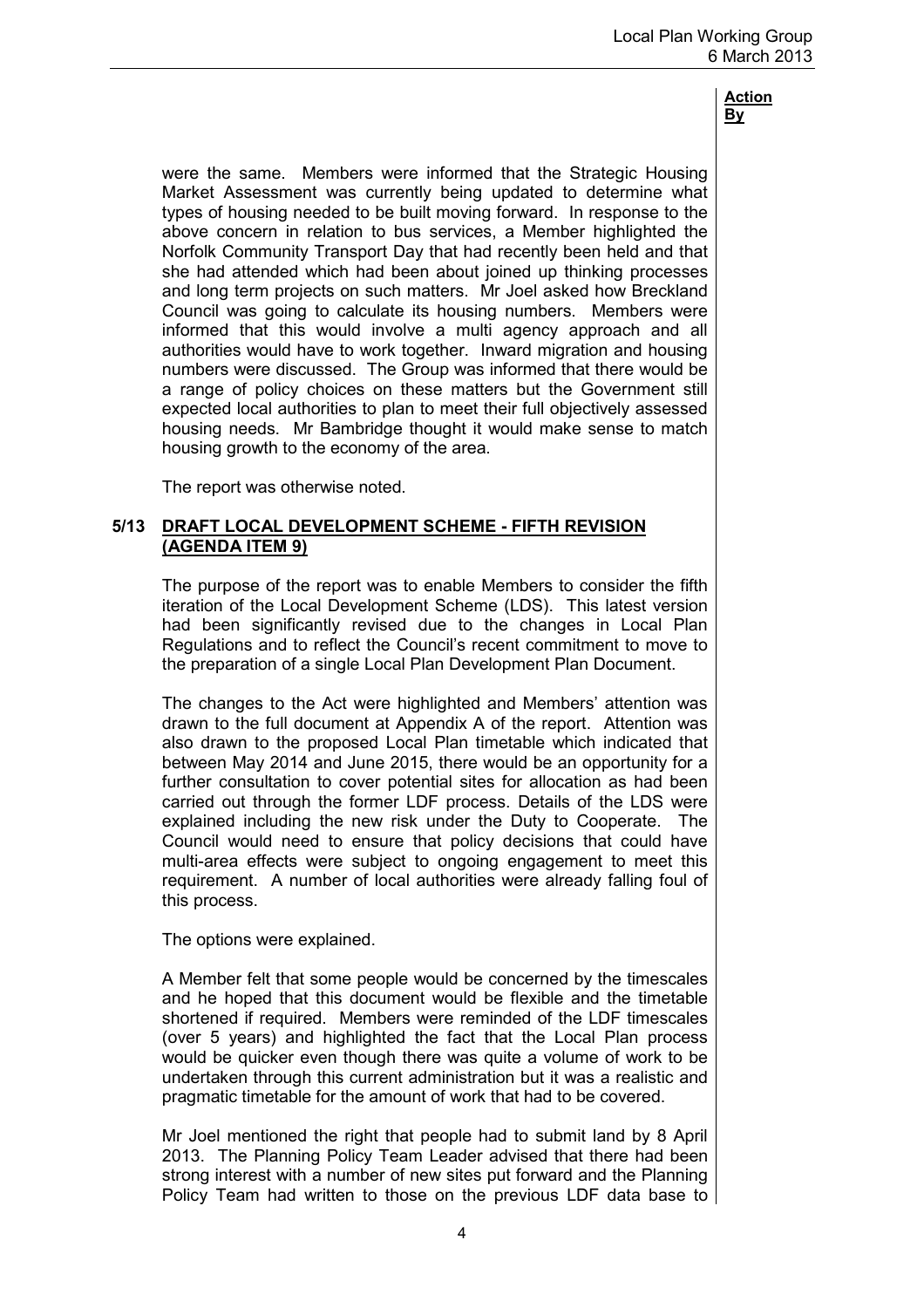confirm their interest in the Local Plan. The request for the submission of land had also been included in the final issue of the Breckland Voice magazine but further discussions would be had as it was very important to get this message out and encourage those people who had land to inform the Council. Mr Bambridge asked if there would be another deadline date available. In response, Members were informed that there would be other opportunities later on in the process.

A Member referred to the chapter in relation to Attleborough that was being carried forward from the LDF process. He pointed out that the Council would have to carry on with this work until such time as Attleborough decided to submit a Neighbourhood Plan – nothing had been received as yet. The context of Neighbourhood Plans was explained. Mr Martin highlighted the issues in relation to Attleborough particularly in respect of housing numbers and infrastructure.

The Chairman challenged the timescales and asked if this was due to lack of resources in the Planning Policy Team. A Member stated that the answer to this question was both yes and no, some work was resource rich and some was not. The Joint Deputy Planning Manager confirmed that there was not a single piece of evidence that would take that long but elements of studies could take longer. There were various sequences that had to be followed, notwithstanding consultations that had to be agreed. The Joint Deputy Planning Manager then acknowledged that some additional resource would bring forward some of the evidence based work. The Planning Policy Team Leader advised Members of the need for discussions with neighbouring authorities under the Duty to Cooperate. The Deputy Planning Manager also indicated that the Team was at the same time progressing the Community Infrastructure Levy which was highlighted on the LDS chart under Figure 3 on page 9 of the document. The Chairman felt that the Council could receive some criticism from Attleborough about the timetable. In response, Members were informed that there were a number of policies in the LDF process that still held weight and would continue until the new Local Plan was formally adopted. A Member explained that there would be a meeting with Officers to assess where processes could be expedited all the way through the process. He commented about the fears that some communities were expressing in relation to the possible refusal of future planning applications due to lack of infrastructure.

Mr Bambridge asked if wind turbine schemes would be included in the Local Plan. The Joint Deputy Planning Manager drew attention to the renewable energy paragraph that had been incorporated and would be embedded in the new policies.

It was **RESOLVED** that Option 1 of the report be approved.

#### **6/13 DRAFT BRECKLAND STATEMENT OF COMMUNITY INVOLVEMENT (AGENDA ITEM 10)**

 The Planning Policy Officer provided Members with a brief overview of the content of the Statement of Community Involvement and circulated